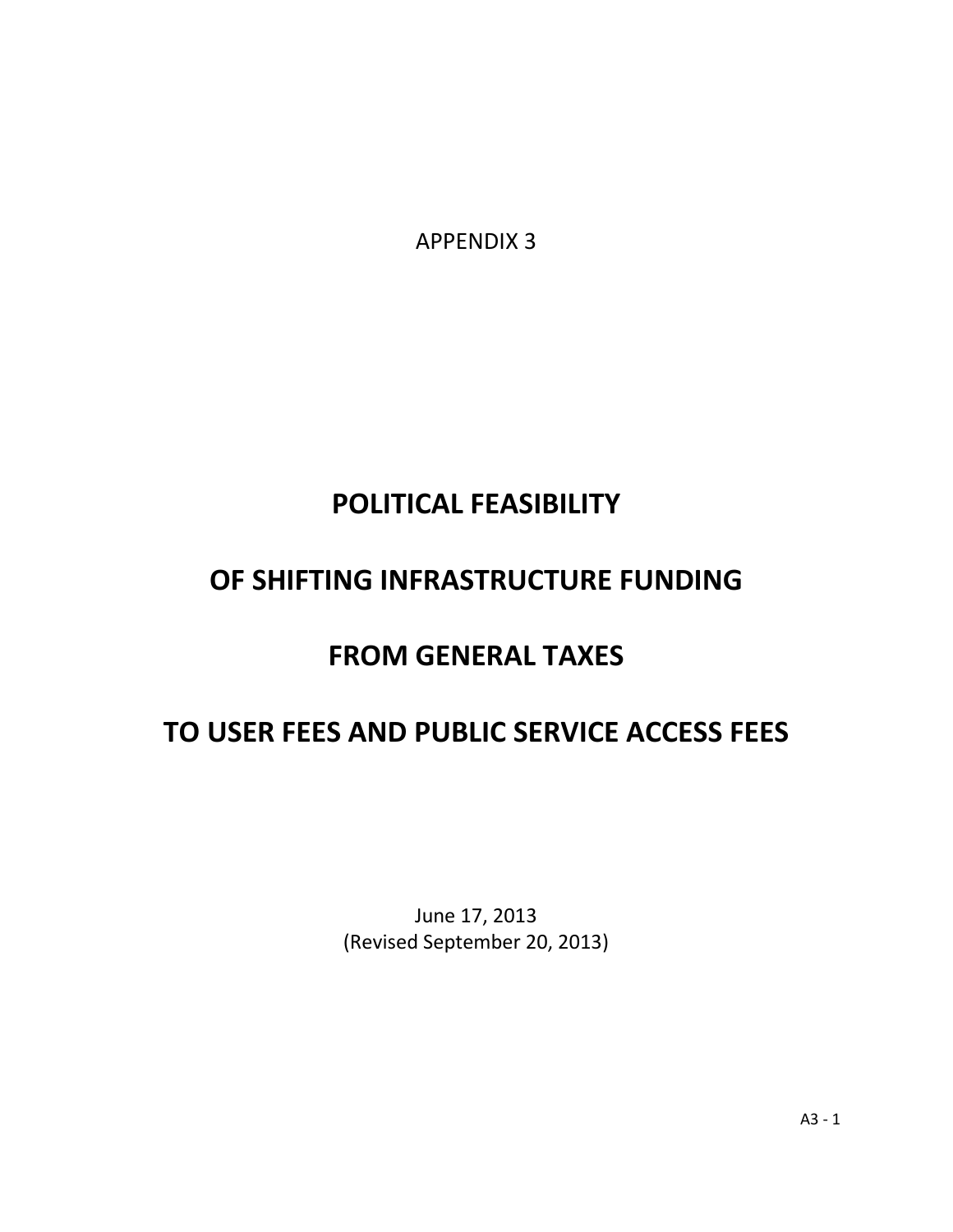''There is nothing more difficult to take in hand, or more uncertain in its success, than to take the lead in the introduction of a new order of things. Because the innovator has for enemies all those who have done well under the old order of things, and lukewarm defenders in those who may do well under the new.'' -- Machiavelli, The Prince

Machiavelli's observation about the politics of change are quite astute. Nonetheless, change does happen. In my lifetime, I did not expect to see the disappearance of the Berlin Wall and the Iron Curtain, at least not without World War III. When a Hollywood actor from California first entered a presidential primary, I did not think that he had a realistic chance of being elected. Based on vested economic, political and social interests, who thought that the civil rights movement (or the environmental movement or the women's movement) had any chance of achieving significant change?

Some of the recommendations in this paper, related to shifting infrastructure funding from general taxes to user fees and access fees, require legislation and the political choreography necessary to bring that about.

Below I will discuss the political implications for some of the recommendations in the paper.

## **Performance-Based Parking Pricing**

This concept adjusts the price of curbside parking according to levels of market demand. The rate is set to ensure curbside occupancy of between 80% and 90%. This level of curbside occupancy allows new arrivals to an area to find parking quickly without excessive cruising.

As mentioned, this system has already been implemented as a pilot in a few District neighborhoods. Near the ballpark, the key concerns were as follows:

- People driving to the games (many of which begin during the evening rush hour) would cause traffic gridlock in an already congested area
- People driving to the games would park up the curbside, thereby making it difficult or impossible for potential patrons of nearby businesses to gain access to them via curbside parking.

The initial solution was to have the curbside meter charge the standard downtown rate at most times. However, during times scheduled for baseball games, the meters are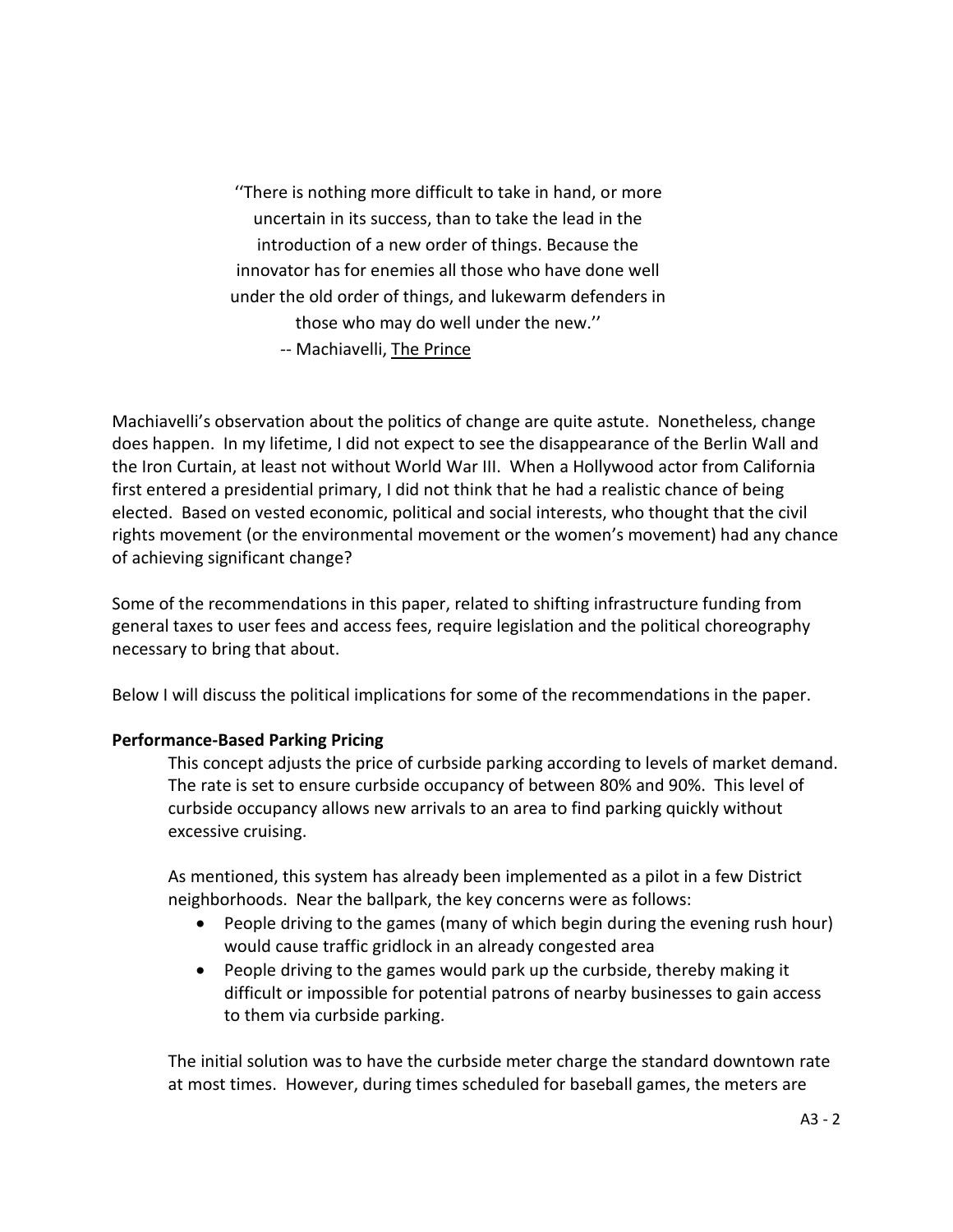programmed to charge the standard rate – but only for the first hour. However, anyone seeking parking for a 2<sup>nd</sup> or 3<sup>rd</sup> hour would find the hourly rate set at \$12 per hour for those additional hours. (A typical baseball game lasts about 3 hours.) The net result would be that baseball patrons seeking curbside parking would pay the same amount as they would in an off-street parking facility.

Upon unveiling this plan, a reporter asked, "Who do you think is willing to pay \$12 per hour to park at the curb?" DDOT's response was that the intent of this pricing system was to discourage ballpark patrons from parking at the curb, thereby encouraging more access to the ballpark via transit and freeing up the curbside space for persons wishing to patronize neighborhood businesses. And experience has shown that performancebased parking pricing has succeeded in this regard.

Of course, some people believe that anytime that the District raises parking prices, the only reason is that the Government is seeking to extract money from parkers. A slogan for the performance-base parking pricing campaign was developed to address both the reporter's question and the public's concern about excessive parking prices. The slogan was, "**It's more about getting into your head than into your wallet**." This slogan, which would be applicable to other user fees as well, conveys the important concept that parking prices are more than money. They provide information which helps people make better choices.

In spite of great skepticism, performance-based parking pricing has worked as intended – encouraging many to take transit to transit-friendly destinations and freeing-up curbside parking for neighborhood residents and patrons of neighborhood businesses.

#### **MILEAGE-BASED USER FEES (MBUFs) FOR ROADWAYS**

Since World War II, driving has become an essential activity for many people seeking to engage in their daily activities. Land use patterns and daily habits revolve around the concept of driving frequently – and sometimes for considerable distances – on cheap fuel on free roads and with free parking at one's destination. As discussed in the main body of this report, this concept of easy mobility by car has run into limits based on the enormous amounts of space that cars consume – both when they are driving and when they are parked.

Initially, responses to traffic congestion were to build wider roads. But wider roads soon filled up with traffic. It is now widely accepted that building wider roads is as likely to cure traffic congestion as getting bigger pants is likely to cure obesity.

The notion of scarce parking and scarce roadway space has finally taken hold. Yet, we have not yet fully accepted that we should ration this scarce roadway and parking space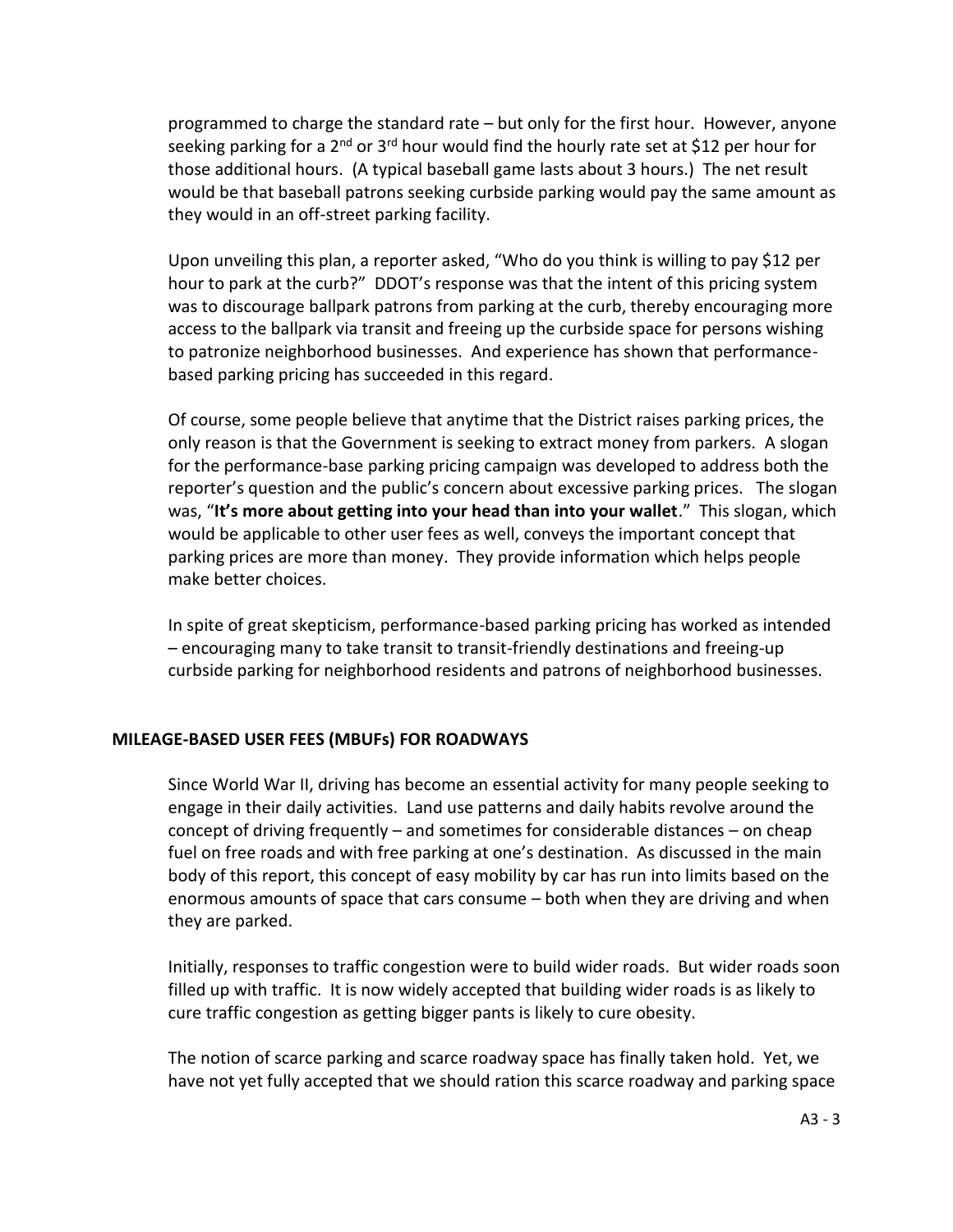the way that we do with other scarce commodities – through prices. Nonetheless, tolled roads and bridges are becoming more common-place in our region.

Roadway pricing was proposed several times in the Minneapolis area. It failed each time until a concerted public outreach, education and involvement campaign was undertaken. This campaign was actually undertaken twice. First, to obtain legislative authorization for roadway pricing and then a second time to devise an implementation plan. <sup>A3-1</sup>

Some members of the Commission may be aware that MWCOG recently held a series of forums about transportation funding. According to MWCOG, the public did not endorse congestion pricing (a type of MBUF) but recommended a higher gas tax instead. We should not be discouraged by this result.

First, MWCOG polled each forum audience at the beginning of the session regarding how to fund transportation needs. On this initial poll, only 21% of the audience supported an increase in the gas tax. However, after several hours of explaining transportation needs (and the mechanics of the gas tax), 57% of the same audience supported increasing the gas tax. This shows that when people are given good information in a safe and welcoming environment, they can learn and change their opinions. A3-2

Second, people opposed congestion pricing because they felt that most people could not or would not change their driving behavior as a result.<sup>A3-3</sup> The assessment that most people won't change their behavior as a result of pricing is correct. However, two very important facts were not disclosed at these forums:

- 1. A significant portion of traffic during rush hour is composed of discretionary trips (not home-to-work commuting). Thus more people might be susceptible to being influenced by congestion pricing than the public assumes.
- 2. When a roadway has excess capacity, many cars can be added to the roadway without any appreciable loss of speed. However, when a roadway gets close to its carrying capacity, the addition of relatively few vehicles can cause a disproportionately large reduction in speed (increase in congestion). Thus, even if only a small proportion of drivers on a congested road change behavior as a result of pricing, this can result in a significant reduction in congestion.

Thus, given the public's ability to assimilate information and change their opinion, had this missing information about congestion pricing been made available, the public might have been much more supportive than the polling numbers now indicate.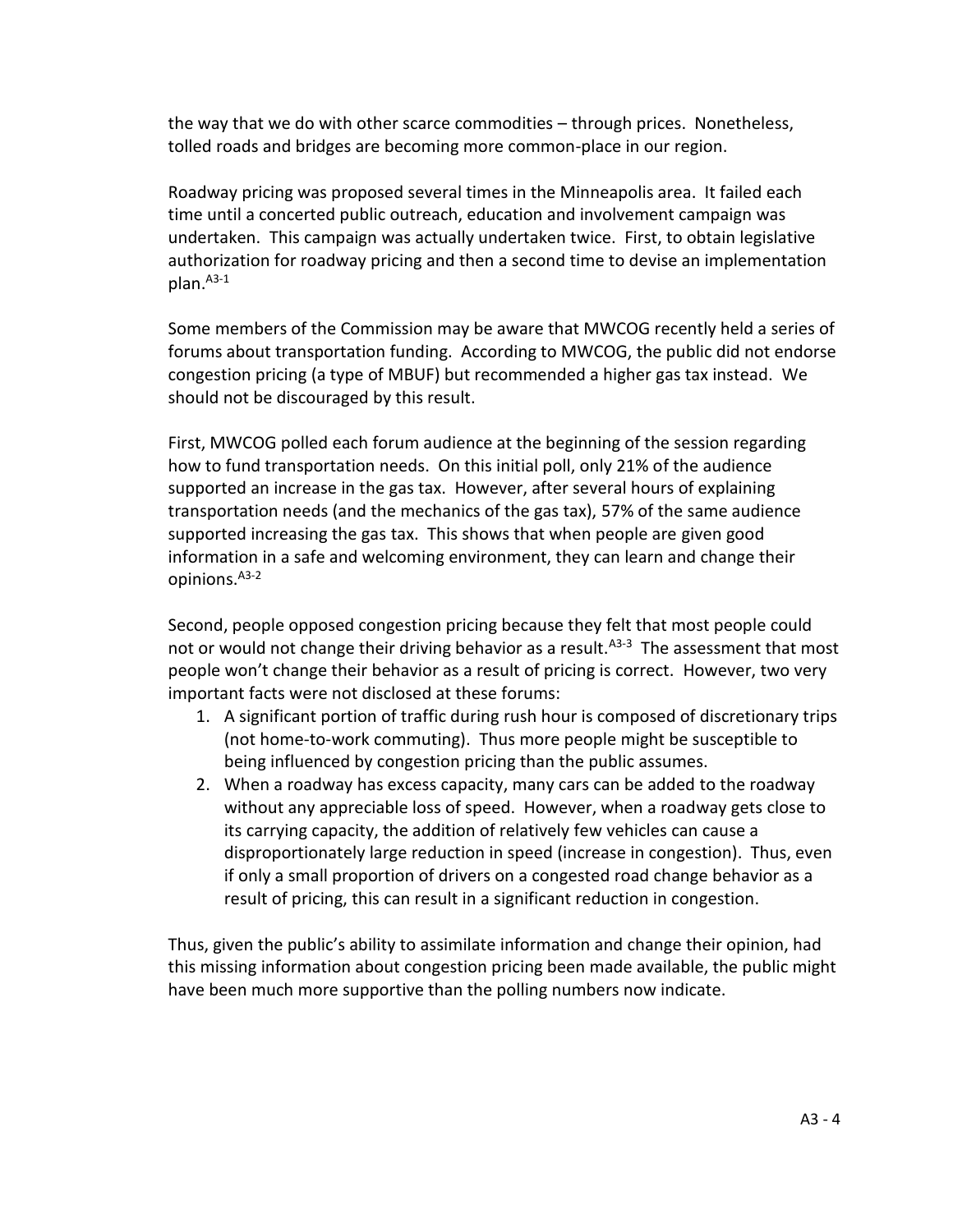#### USING VALUE CAPTURE TO TRANSFORM THE PROPERTY TAX INTO A PUBLIC SERVICE ACCESS FEE

The report provides the background information about why the tax on privately-created building values is counter-productive. The report recommends that this tax should be reduced and replaced with a higher tax on publicly-created land values. Without any loss of revenue, the District could:

- Make residential and commercial space more affordable;
- Encourage increased activity (employment) in building construction, improvement and maintenance;
	- o Save energy as a result of some building retrofits.
	- $\circ$  Reduce the number of boarded-up buildings and vacant lots that sap economic vitality from some neighborhoods.

The District already taxes both the value of buildings and the value of land. So reducing the tax rate on one and increasing the tax rate on the other could be viewed as a technical adjustment.

Appendix 2 shows that the average homeowner in all assessment neighborhoods would benefit from this transformation. So what are the political complications?

- The public is unaware of
	- The negative impacts of the current system
	- The opportunity for them to save money under the new system
- Many people and investors have oriented their behavior based on the existing property tax system. Any rapid change could create windfalls and wipeouts.
- Real estate speculators profit from the status quo. They also tend to contribute to political campaigns.

Given these issues, here is a potential path forward:

- 1. Educate the public about
	- a. The negative impact of the current system
	- b. The opportunity for them to save money under the new system.
	- c. Update the 1991 tax rate study and publicize the results through the media.
- 2. Creating windfalls and wipeouts is not the objective of this reform. Instead, the point is to create more productive incentives for everyone. Therefore, a gradual phase-in of this reform (perhaps over 5 years) would allow property owners to re-orient their behavior to take advantage of the new incentives, thereby avoiding any sudden and unavoidable adverse consequences.
- 3. This reform is not helpful to people who want to hold onto land and make profits from the work of their neighbors and the government in improving general conditions. However, owning land in a thriving city is better than owning land in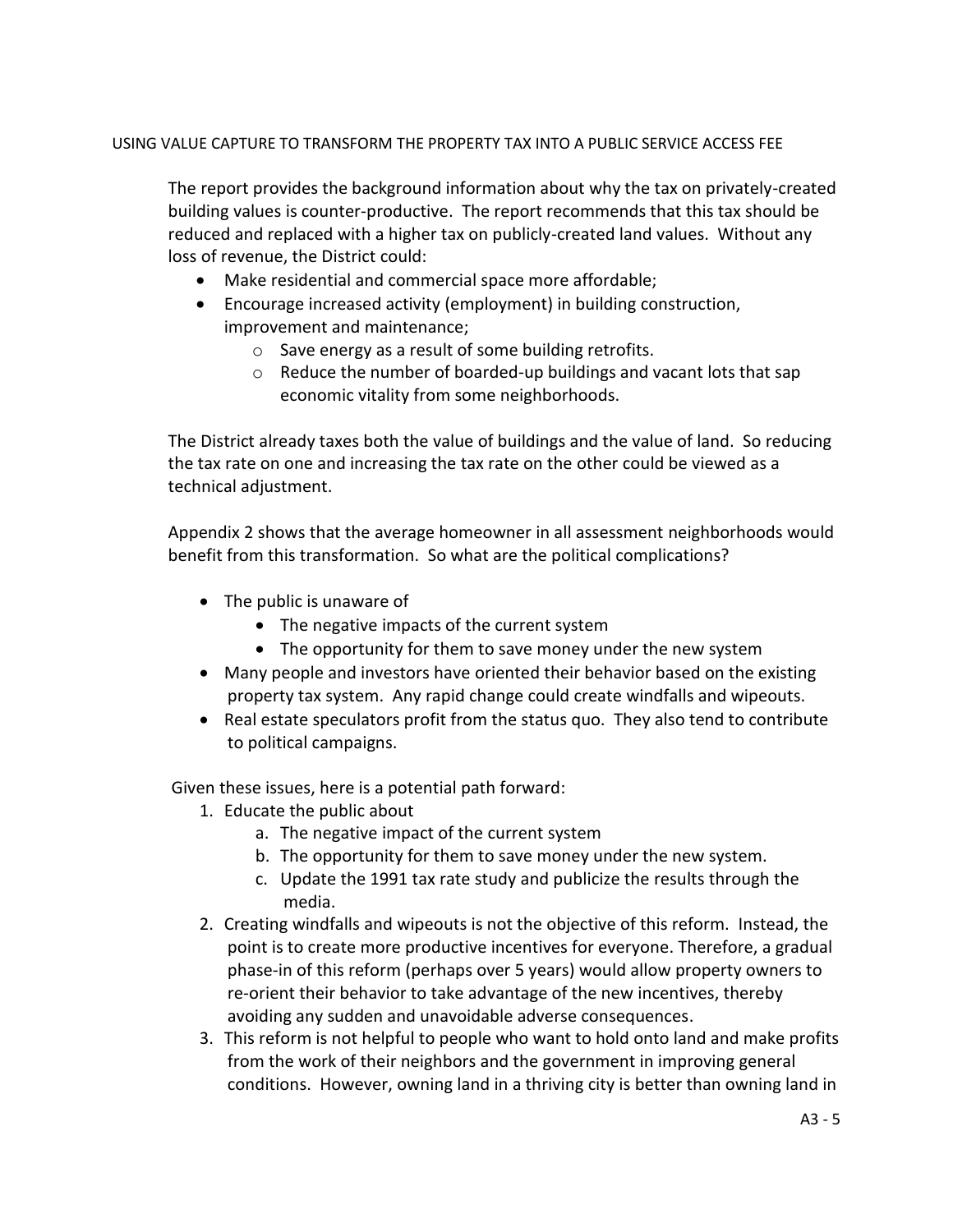one that is struggling. We have seen time and time again that real estate speculation strangles business productivity. Speculation induces and exacerbates recessions (and sometimes depressions). So, this reform might not garner the support of speculators. But, if it wins the support of homeowners and businesses, that might be sufficient to obtain the political support necessary for enactment.

#### **THE IMPORTANCE OF STORIES**

This report is full of technical arguments, analyses and statistics. And, it should be. But to win a political campaign, ideas must resonate with the public. They must feel attached to these ideas emotionally. This can be accomplished, in part, by telling compelling stories. Here are two examples:

### Performance-Based Parking Prices (PBPP)

As a DDOT official trying to sell PBPP, the prospect of going to public meetings and talking about increasing the price of curbside parking made me want to wear clothing that wouldn't show stains. I was also tempted to buy a bullet-proof vest. (In the western states, people will kill you for water rights. In DC, they'll kill you for parking.)

My approach was to begin my presentation by saying, "What would you think if I made curbside parking free in DC?" You can't imagine how happy the audience would suddenly become. As their smiles were breaking out, I proceeded:

"Well, before you have a statue commissioned in my honor, let's think about how this would work as a practical matter. Let's say that you had to go downtown to attend a meeting, have lunch with a friend, or see an exhibit. You could take Metro or you could drive. Metro would probably cost about \$5 roundtrip. But parking is free! So of course you would drive. When you got downtown, you would find that everyone else who had to go downtown also chose to drive. All of the curbside spaces would be full. You would cruise around and around looking for an empty space. You finally get desperate and shoe-horn your car into the curb. You're late for the meeting, you gulp down lunch, and you rush through the exhibit. When you get back to your car, there's a pink slip on the windshield because you were too creative in the way that you parked. Did you have a good time? Are you going to come back downtown ever again?"

"Now let's think of a different scenario. Because more people want to park downtown than there are curbside parking spaces, the price of parking spaces is high, say \$3 per hour. You have to go downtown for a meeting, a lunch or an exhibit. Taking the Metro would cost about \$5 roundtrip. Driving would cost about \$9 for parking. So, you take the Metro. You get downtown in time for your meeting, have a nice lunch with a friend,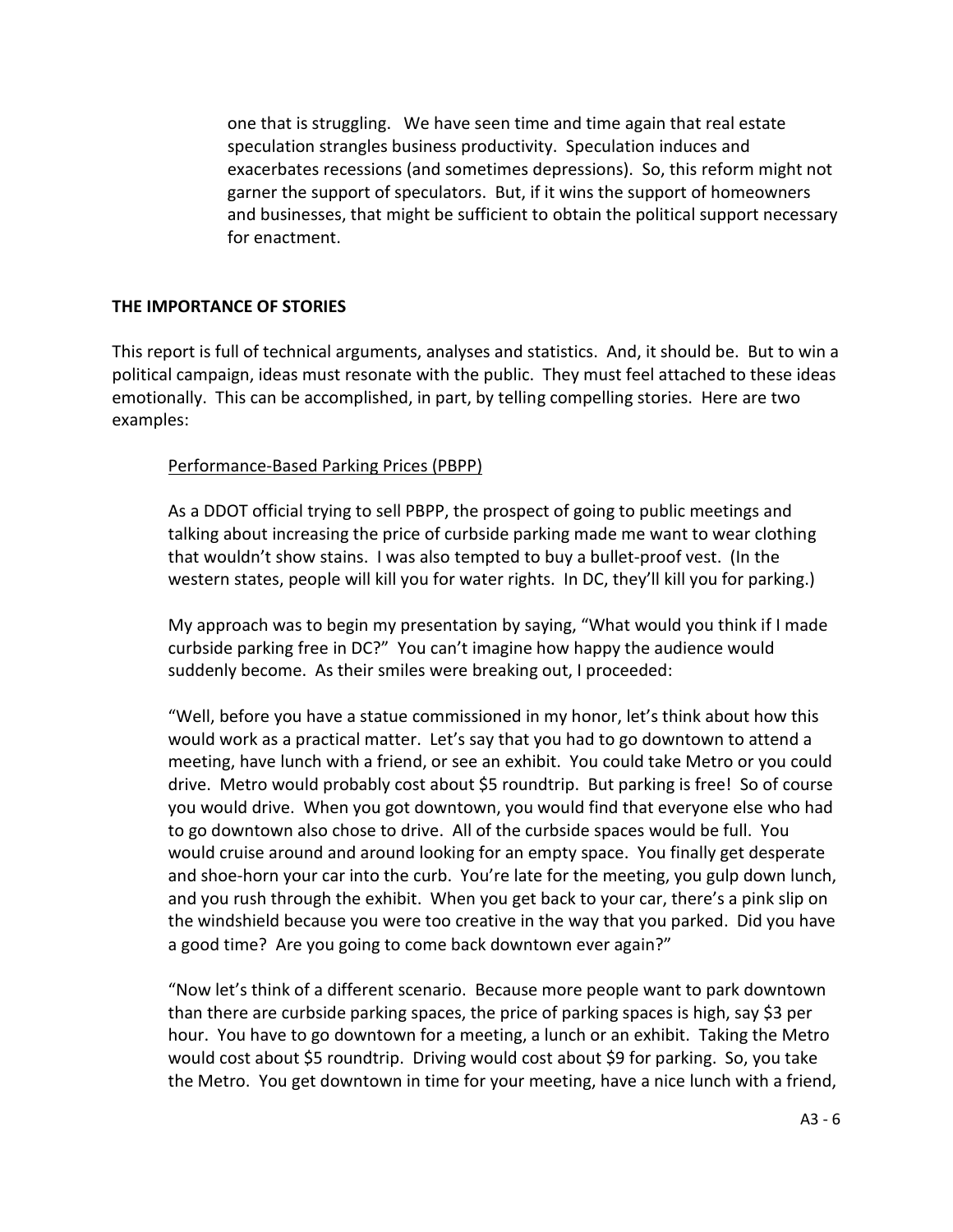or enjoy seeing the exhibit. You get back on the Metro and return home. Not so bad. You got what you paid for and you paid for what you got.

"Now, let's assume that you're an architect going to a meeting with one of those expensive architectural models. Or, you're going downtown with Aunt Matilda, and she can't do transit because she has a bad knee. For these reasons, it might be worth \$9 to drive downtown. And, when you get there, because most other people are getting there by transit, there's a parking space available. You're in time for your meeting (and your architectural model is still in one piece). Or you had a great time with Aunt Matilda. When you get back to your car, there's no pink slip and you make your way back home. Not so bad. You got what you paid for and you paid for what you got."

As I finished this story, I could see the light bulbs going on above people's heads in the audience. Rather than telling them that the government was going to raise parking prices for their own good, I told a story that allowed them to discover that maybe it made sense to raise parking prices. Because they were discovering this for themselves through a story, they could at least entertain this idea and sometimes even embrace it.

## Property Tax Reform

At public meetings, I have tried to explain how property taxes are based on building assessments and land assessments. After you total theses assessments, you then multiply by the tax rate …. (by this point everyone is asleep). So I took a different approach.

"The government says that it wants more jobs and affordable housing, right?" (Everybody nods.) But how does the government treat you if you build or improve a building to create housing or jobs? Well, the government raises your taxes for doing this. Does this make sense? (People look puzzled.) And how does the government treat property owners who allow their buildings to deteriorate – depriving people of quality housing and blighting the neighborhood? Well, the government reduces their taxes. Does this make sense? (People shake their head "no.")

By introducing this topic with a simple story, people quickly catch on that something isn't right. And now that they understand that something isn't right, they want to know why that is and what can be done about it.

After explaining the mechanics – which they listen to because the story has made them interested – I remind them that the large developers agree that property taxes are a burden. I tell them how the developers of large projects often go before the Council and obtain an "abatement" that allows them to avoid property taxes, at least for an initial period. Of course, the property tax is just as burdensome on homeowners and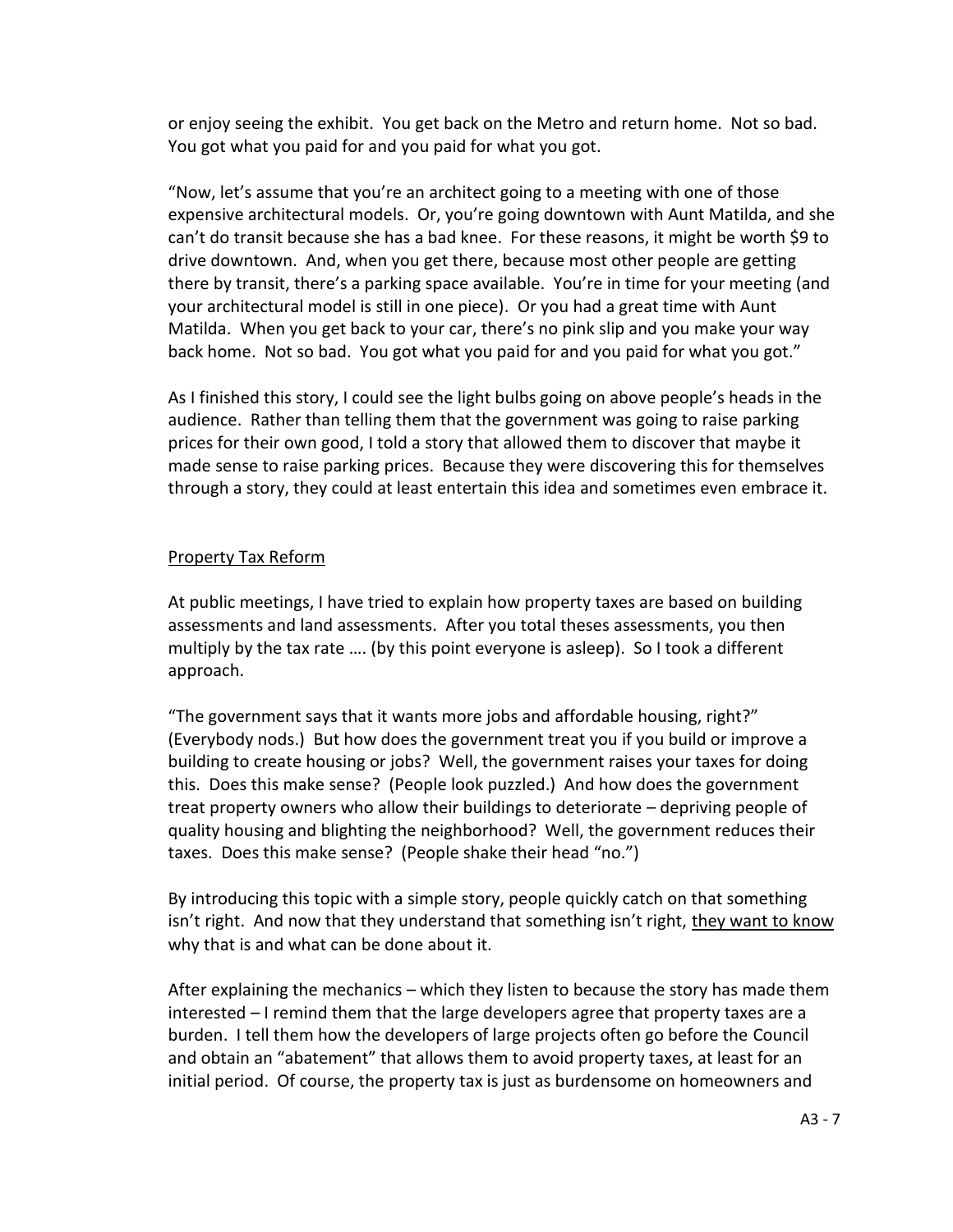small businesses. "But you don't have the clout to get an abatement. The tax reform that is being proposed understands that the tax on buildings is counter-productive regardless of whether you are a large developer, small business or homeowner. The tax reform being proposed treats everyone the same. By reducing the tax on all buildings, this reform could be called a 'universal abatement.'<sup>A3-4</sup> And wouldn't this be more fair?" At this point, most people nod their heads.

These are just two examples of how story-telling can help the public understand and support public finance reforms that, at first blush, seem overly technical and abstract.

Machiavelli is correct that change is difficult. But, it's not impossible. And the stakes are highenough in terms of affordable housing, job creation, and a livable and sustainable community, that those of us who can digest the wonky technical stuff should be willing to undertake the effort to reach out to the public, educate them, and involve them in crafting the solutions.

We recently commemorated the 50<sup>th</sup> anniversary of the March on Washington for Jobs and Freedom. We celebrated the movement's successes and achievements. Thousands of people risked their lives and their property in the struggle for equality and better working conditions. Martin Luther King Jr.'s last efforts were made on behalf of sanitation workers who were striking for dignity and safe working conditions. We honored the efforts and sacrifices of those who worked for change. We remembered those who were martyred. And we recognized that significant work remains. As many civil rights leaders have pointed out, if you have the right to sit at a lunch counter, but cannot afford to pay for a meal, the right to sit and be served does not mean so much.

The reforms mentioned in this report may require some political effort to achieve. But in light of the sacrifices already made to achieve civil rights and better working conditions, can we say with good conscience that we are not willing to make that effort to create more jobs, more affordable housing, a better environment and a more sustainable economy?